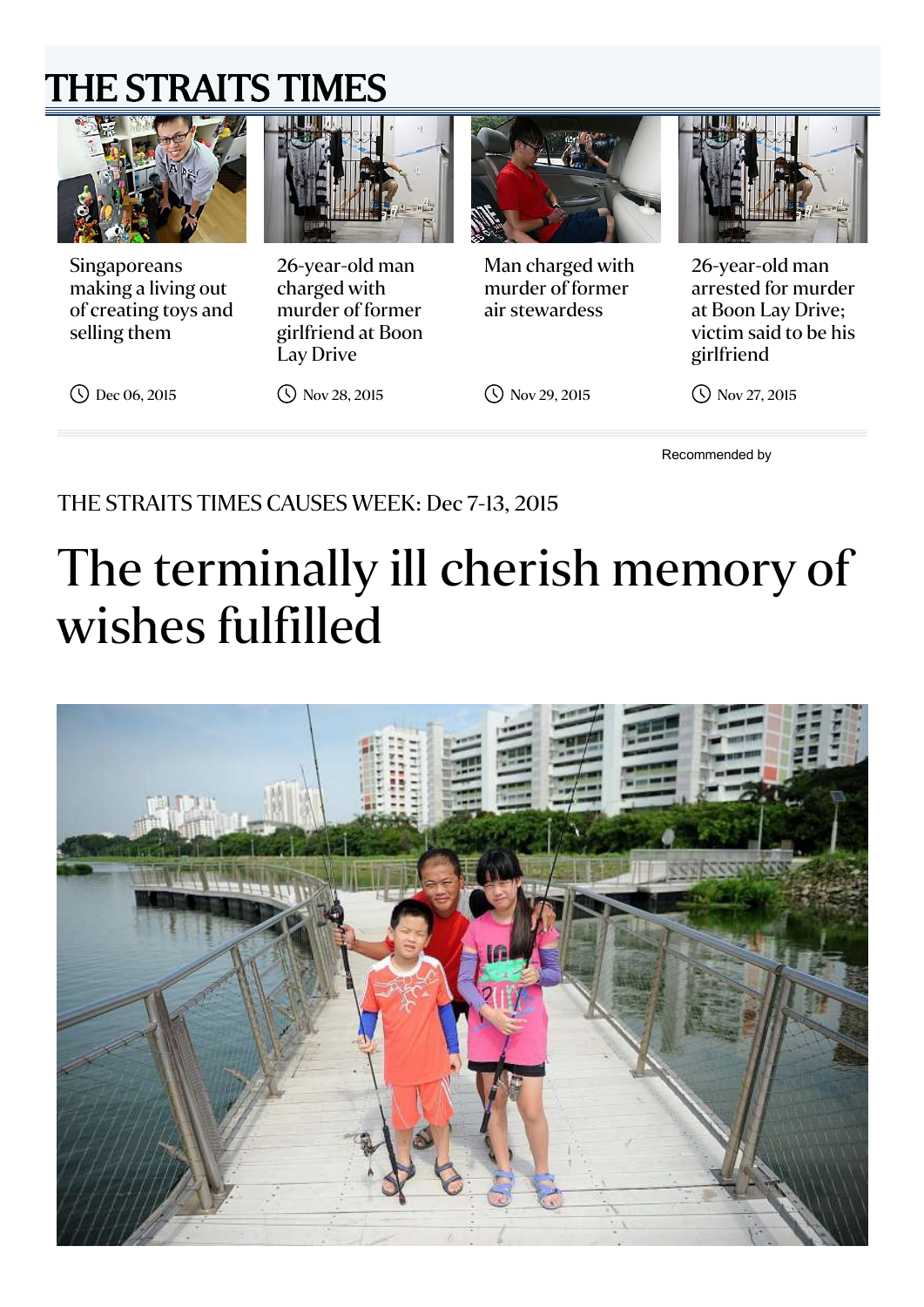Mr Yong Choon Wee with his children Anders and Angel on an outing at Pandan Reservoir two weeks ago. Mr Yong, who was diagnosed with pulmonary arterial hypertension seven years ago and was given 10 years to live, went on a fishing trip to the Southern Islands with Angel and some friends in June, after his wish was granted by the Rotary My Wish project. ST PHOTO: ALICIA CHAN

PUBLISHED 9 HOURS AGO

 $\blacktriangledown$ 

#### Since 2008, the Rotary My Wish project has helped 110 adults from lowincome families

[Janice](http://www.straitstimes.com/authors/janice-tai) Tai [\(mailto:jantai@sph.com.sg\)](mailto:jantai@sph.com.sg)

The memory of his 11-year-old daughter Angel, holding on fast to a fishing rod as big sea waves rocked the boat, will stay with Mr Yong Choon Wee for a long time though photos of the trip are lost.

"I was angry when I found out that the photos were gone when I reset my handphone and there was no backup; but later, I realised that I will still remember those moments forever," said Mr Yong, 43.

He had expressed a wish to go on a fishing trip with his daughter in June as part of a community project by the Foundation of Rotary Clubs (Singapore) that seeks to grant the wishes of terminally ill adults.

## **THE STRAITS TIMES**



Seven years ago, his doctor told him that he had pulmonary arterial hypertension: high blood pressure in the arteries that go from his heart to his lungs.

Back then, the range of medication to treat the condition was limited and it was estimated that he had 10 years to live.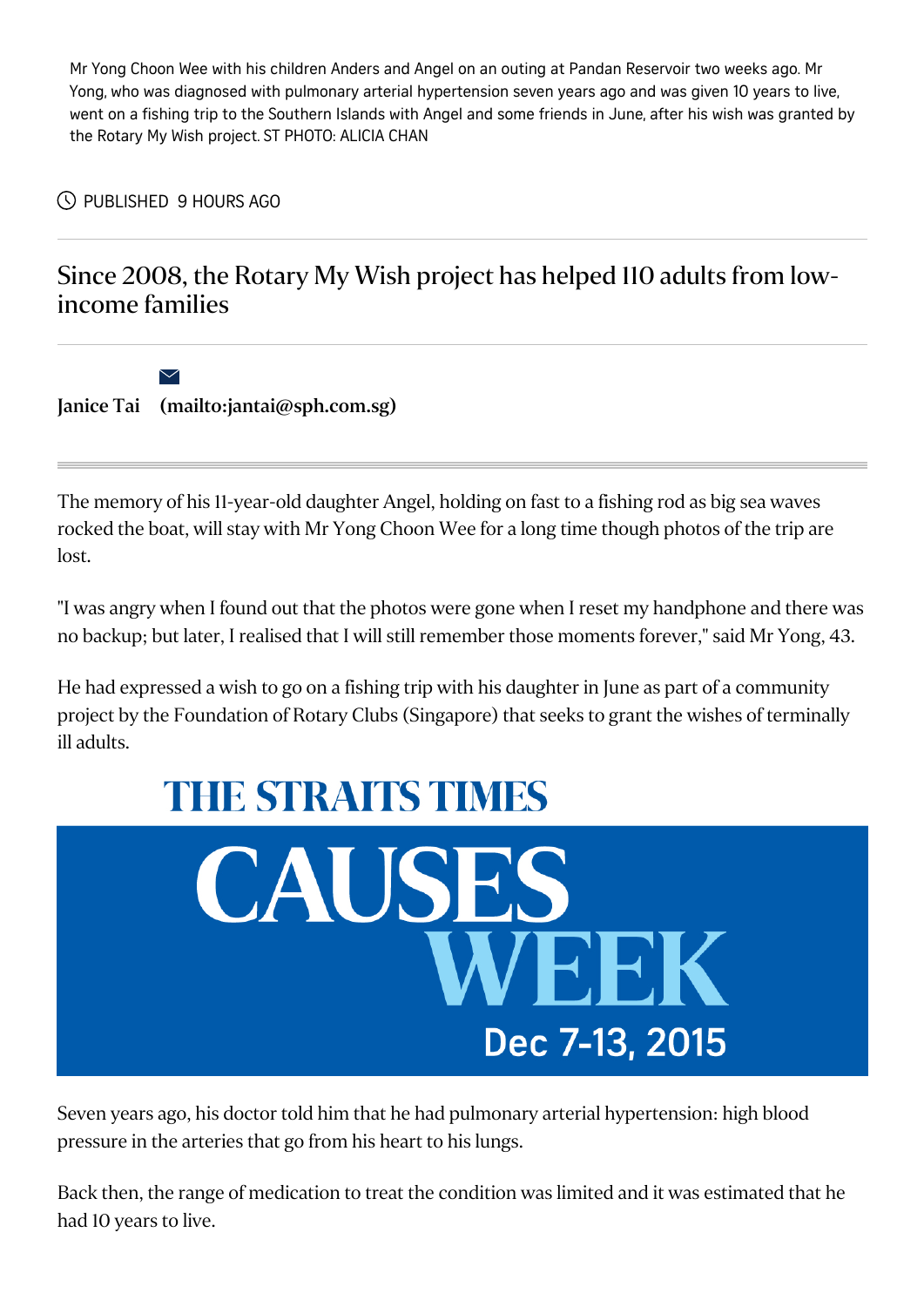Last year, his condition worsened and he became so breathless that he could not even walk properly.

When he got better this year, his doctor gave the green light for him to go on the fishing trip, and he took his daughter and some friends for a day out to the Southern Islands.

Although he had his portable oxygen tank, he did not need to use it. He could keep his balance on the boat while hooking the bait and teaching his daughter how to reel in a catch. He also regaled her with tales of his past fishing adventures.

"It was my first time out at sea and I was happy to spend time with Dad as he would usually be resting," said Angel shyly.

The Rotary My Wish project was started in 2008 to fulfil the yearnings or aspirations of dying adults. To date, it has helped to fulfil the wishes of 110 adults.

Dr Mark Hon, a Rotary Club member who initiated the project, said: "This all started when I got feedback from medical social workers that the adults have some remaining things they wanted to have or do before they can go in peace, and I thought the project would be meaningful."

While there are various organisations that grant the wishes of critically ill children, those that do so for adults are rare.

Dr Hon said: "We don't think it's frivolous because, compared to children, who may have adults to depend on, the adults are usually the providers and the ones doing the looking after. So when they are not well and their children are young, who is there to help them if there is something they want to do before they go?"

The wishes range from simple items such as wheelchairs, dentures, adult diapers or groceries to outings such as staycations or a day out at a theme park.

Sometimes, the adults ask for something that would come in handy for their surviving family members instead.

Before she died in March this year, Madam Rani Muniandy, 44, who had breast cancer, made a request for the worn-out gas hob in her home to be replaced. It had been sparking and she was worried that an accident would happen while her elderly mother cooked.

"There was some delay in the installation but we knew it was urgent, so that the family can cook and not spend money to cater food when relatives come for prayers after Madam Rani passed away," said Ms Lola Ng, her medical social worker from HCA Hospice Care.

"When the wishes are fulfilled, patients either feel the joy of creating memories or the assurance that their family members have something useful, or they feel grateful for having had a say in deciding what is important to them that needs to be done," she added.